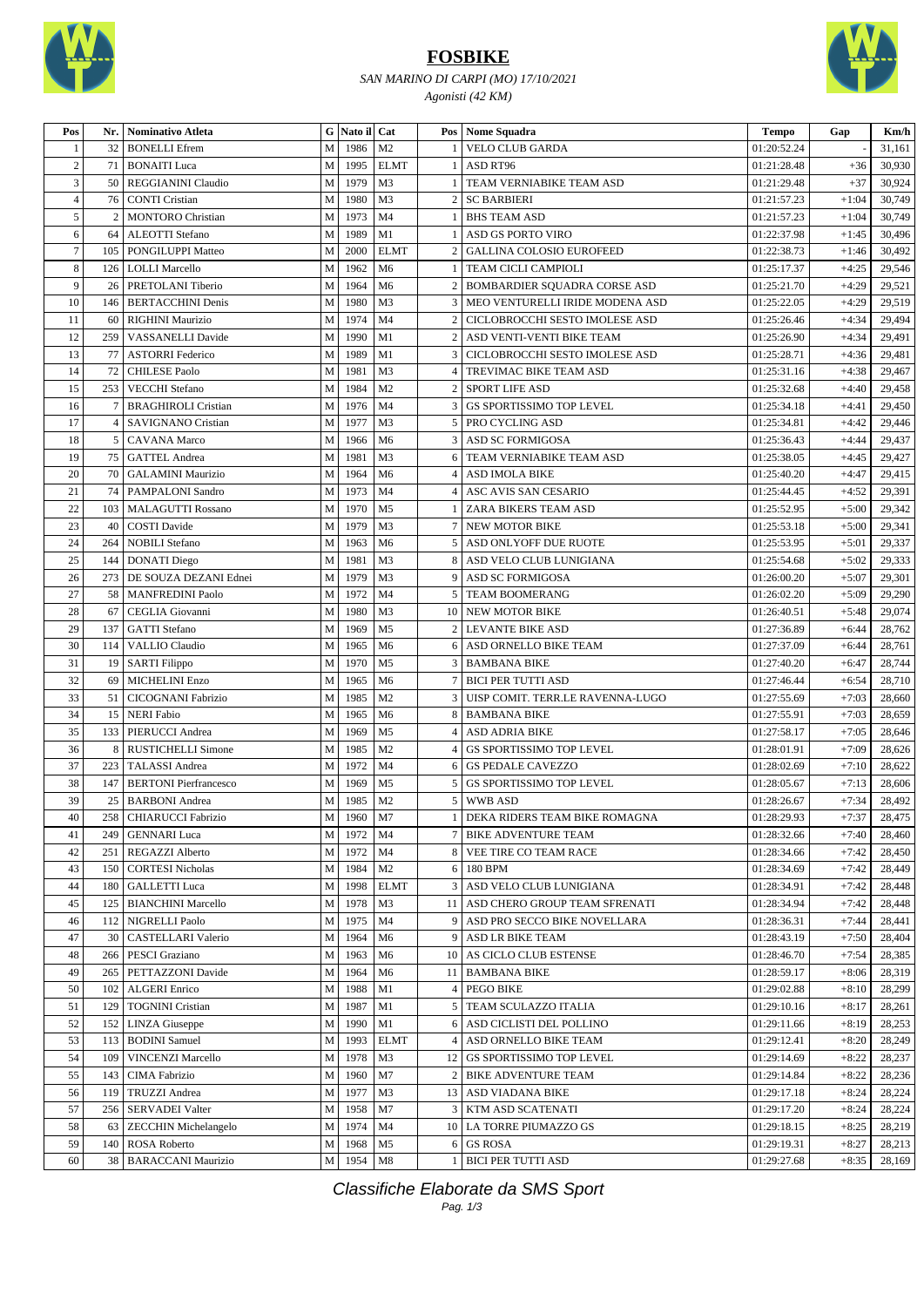

### **FOSBIKE**

#### *SAN MARINO DI CARPI (MO) 17/10/2021 Agonisti (42 KM)*



| Pos | Nr. | Nominativo Atleta           |              | G Nato il Cat |                |                | Pos Nome Squadra                                          | <b>Tempo</b> | Gap      | Km/h   |
|-----|-----|-----------------------------|--------------|---------------|----------------|----------------|-----------------------------------------------------------|--------------|----------|--------|
| 61  | 55  | <b>AMATO</b> Pasquale       | M            | 1989          | M1             | 7 <sup>1</sup> | <b>EMILIA CORSE ASD</b>                                   | 01:29:30.46  | $+8:38$  | 28,154 |
| 62  | 250 | <b>MALAVASI</b> Luca        | M            | 1986          | M <sub>2</sub> |                | <b>GS PEDALE CAVEZZO</b>                                  | 01:29:35.90  | $+8:43$  | 28,125 |
| 63  | 73  | <b>BIGNARDI</b> Andrea      | M            | 1978          | M3             |                | 14 BHS TEAM ASD                                           | 01:29:38.68  | $+8:46$  | 28,111 |
| 64  | 124 | <b>ANGIOLINI</b> Andrea     | ${\bf M}$    | 1991          | M1             | 8              | <b>GS SPORTISSIMO TOP LEVEL</b>                           | 01:29:38.93  | $+8:46$  | 28,110 |
| 65  | 160 | <b>TRAVAGLIOLI Fedele</b>   | M            | 1962          | M <sub>6</sub> | 12             | NEW MOTOR BIKE                                            | 01:29:40.68  | $+8:48$  | 28,101 |
| 66  | 277 | ZOCCA Lorena                | $\mathbf F$  | 1977          | W <sub>2</sub> |                | <b>SC BARBIERI</b>                                        | 01:29:43.17  | $+8:50$  | 28,087 |
| 67  | 278 | <b>BABINI</b> Giovanni      | ${\bf M}$    | 1960          | M7             | $\overline{4}$ | TEAM PASSION FAENTINA                                     | 01:29:44.17  | $+8:51$  | 28,082 |
| 68  | 270 | PONTIROLI Marcello          | M            | 1976          | M <sub>4</sub> |                | 11   TEAM SCULAZZO ITALIA                                 | 01:29:59.93  | $+9:07$  | 28,000 |
| 69  | 279 | PENSERINI Elia              | M            | 2002          | <b>ELMT</b>    |                | 5 ASD TEAM BIKE VALCONCA                                  | 01:30:35.92  | $+9:43$  | 27,815 |
| 70  | 6   | <b>GRANDI</b> Andrea        | $\mathbf M$  | 1989          | M1             | 9              | <b>WWB ASD</b>                                            | 01:30:42.39  | $+9:50$  | 27,782 |
| 71  | 275 | <b>FREGNANI Sauro</b>       | M            | 1975          | M <sub>4</sub> |                | 12 ASD TORPADO-SUDTIROL INTERNATIONAL MTB PRO TEANO:42.42 |              | $+9:50$  | 27,782 |
| 72  | 21  | <b>MANTOVANI</b> Luca       | M            | 1964          | M <sub>6</sub> |                | 13   BAMBANA BIKE                                         | 01:30:42.67  | $+9:50$  | 27,780 |
| 73  | 139 | <b>AVIGNI</b> Andrea        | M            | 1974          | M <sub>4</sub> |                | 13 GS ROSA                                                | 01:30:45.29  | $+9:53$  | 27,767 |
| 74  | 22  | <b>FABBRI</b> Domenico      | M            | 1961          | M7             |                | 5 BAMBANA BIKE                                            | 01:30:46.92  | $+9:54$  | 27,759 |
| 75  | 16  | <b>MAZZINI</b> Marco        | M            | 1971          | M <sub>5</sub> |                | <b>BAMBANA BIKE</b>                                       | 01:30:48.16  | $+9:55$  | 27,752 |
| 76  | 134 | FONTANILI Gianluca          | $\mathbf M$  | 1973          | M <sub>4</sub> |                | 14 ASD DOSOLO                                             | 01:30:48.68  | $+9:56$  | 27,750 |
| 77  | 120 | <b>ELEUTERI</b> Luca        | M            | 1992          | <b>ELMT</b>    | 6              | TEAM SCULAZZO ITALIA                                      | 01:31:07.66  | $+10:15$ | 27,653 |
| 78  | 145 | ZANGANI Alessandro          | M            | 1970          | M <sub>5</sub> | 8              | ASD VELO CLUB LUNIGIANA                                   | 01:31:17.16  | $+10:24$ | 27,606 |
| 79  | 162 | <b>ALBAN</b> Andrea         | M            | 1965          | M <sub>6</sub> |                | 14 ASD VELO CLUB RODIGO                                   | 01:32:14.53  | $+11:22$ | 27,319 |
| 80  | 257 | <b>CHIARUCCI</b> Stefano    | ${\bf M}$    | 1998          | <b>ELMT</b>    | 7 <sup>1</sup> | VEE TIRE CO TEAM RACE                                     | 01:32:46.41  | $+11:54$ | 27,163 |
| 81  | 127 | <b>SALATI Tiziano</b>       | M            | 1958          | M7             |                | 6 TEAM SCULAZZO ITALIA                                    | 01:32:48.13  | $+11:55$ | 27,155 |
| 82  | 62  | CAMPEDELLI Roberto          | M            | 1969          | M <sub>5</sub> | 9              | <b>BARACCA LUGO MTB</b>                                   | 01:32:57.16  | $+12:04$ | 27,111 |
| 83  | 23  | <b>AMADASI</b> Enrico       | ${\bf M}$    | 1954          | M8             |                | <b>BAMBANA BIKE</b>                                       | 01:33:00.92  | $+12:08$ | 27,092 |
| 84  | 17  | <b>MESSINA</b> Giuseppe     | M            | 1959          | M7             | 7              | <b>BAMBANA BIKE</b>                                       | 01:33:00.92  | $+12:08$ | 27,092 |
| 85  | 193 | <b>BARACCA</b> Devid        | M            | 1987          | M1             | 10             | ASD AMICI DEL PEDALE RIVALTESE                            | 01:33:06.91  | $+12:14$ | 27,063 |
| 86  | 3   | <b>BERTOLANI</b> Cristian   | M            | 1969          | M <sub>5</sub> |                | 10 NEW MOTOR BIKE                                         | 01:33:17.16  | $+12:24$ | 27,014 |
| 87  | 274 | <b>MARIANI</b> Matteo       | M            | 1971          | M <sub>5</sub> |                | 11 NEW MOTOR BIKE                                         | 01:33:34.02  | $+12:41$ | 26,933 |
| 88  | 78  | <b>COMINOTTI Mattia</b>     | M            | 1975          | M <sub>4</sub> |                | 15 BIKE ADVENTURE TEAM                                    | 01:34:00.15  | $+13:07$ | 26,808 |
| 89  | 149 | <b>GOLINELLI Enrico</b>     | $\mathbf M$  | 1973          | M <sub>4</sub> |                | 16 GS PEDALE CAVEZZO                                      | 01:34:09.15  | $+13:16$ | 26,765 |
| 90  | 123 | <b>FERRETTI Paola</b>       | $\mathbf F$  | 1965          | W <sub>2</sub> | $\overline{c}$ | <b>GS SPORTISSIMO TOP LEVEL</b>                           | 01:34:10.40  | $+13:18$ | 26,759 |
| 91  | 14  | <b>SARTINI Moreno</b>       | M            | 1972          | M <sub>4</sub> |                | 17 BAMBANA BIKE                                           | 01:34:10.53  | $+13:18$ | 26,759 |
| 92  | 9   | STRADI Stefano              | M            | 1964          | M <sub>6</sub> |                | 15   MAI DIRE BIKE ASD                                    | 01:34:11.15  | $+13:18$ | 26,756 |
| 93  |     | 276   ZAPPA Carlo           | M            | 1954          | M8             | 3              | ASD CYCLING GHEDI PATA CICLI DOTTI                        | 01:34:17.83  | $+13:25$ | 26,724 |
| 94  | 106 | <b>RIGHI</b> Christian      | M            | 1971          | M <sub>5</sub> |                | 12 GS SPORTISSIMO TOP LEVEL                               | 01:34:17.83  | $+13:25$ | 26,724 |
| 95  | 68  | <b>BATTAGLIA Alessio</b>    | M            | 1993          | <b>ELMT</b>    | 8              | <b>WWB ASD</b>                                            | 01:34:18.03  | $+13:25$ | 26,723 |
| 96  | 131 | QUITADAMO Michele           | M            | 1989          | M1             |                | 11   LA FONTANA CIRC.POLIVALENTE                          | 01:34:40.65  | $+13:48$ | 26,617 |
| 97  | 122 | <b>SICA Mauro</b>           | M            | 1972          | M <sub>4</sub> |                | 18 NEW MOTOR BIKE                                         | 01:34:48.64  | $+13:56$ | 26,579 |
| 98  | 136 | <b>BURZACCA</b> Andrea      | M            | 1961          | M7             | 8              | SURFING SHOP SPORT PROMOTION                              | 01:35:19.89  | $+14:27$ | 26,434 |
| 99  | 18  | <b>TERRANOVA Massimo</b>    | M            | 1968          | M <sub>5</sub> |                | 13 BAMBANA BIKE                                           | 01:36:09.13  | $+15:16$ | 26,208 |
| 100 |     | 1 CIGARINI Giuliano         |              | M 1968 M5     |                |                | 14 GS SPORTISSIMO TOP LEVEL                               | 01:36:09.88  | $+15:17$ | 26,205 |
| 101 |     | 110   LUPPI Daniele         |              | M 1973 M4     |                |                | 19   WAM GROUP ASD                                        | 01:36:20.62  | $+15:28$ | 26,156 |
| 102 | 159 | FERRARI Alessandro          |              | M 1974        | M4             |                | 20 NEW MOTOR BIKE                                         | 01:36:28.88  | $+15:36$ | 26,119 |
| 103 | 263 | PICCININI Manuele           | M            | 1958          | M7             | 9              | <b>GC BG BIKE SOLIERA</b>                                 | 01:36:51.75  | $+15:59$ | 26,016 |
| 104 | 142 | VISANI Miria                | $\mathbf{F}$ | 1978          | W <sub>2</sub> |                | 3   OSTERIA BIKE ASD                                      | 01:37:39.13  | $+16:46$ | 25,806 |
| 105 | 282 | DALL'OSSO Paolo             | M            | 1964          | M <sub>6</sub> |                | 16   POLISPORTIVA YOUNG LINE                              | 01:37:52.13  | $+16:59$ | 25,749 |
| 106 | 165 | NEGRISOLI Anna              | $\mathbf F$  | 1962          | W <sub>2</sub> |                | <b>4 BIKE ADVENTURE TEAM</b>                              | 01:37:56.14  | $+17:03$ | 25,731 |
| 107 | 271 | <b>DRUSIANI</b> Gianluca    | M            | 1969          | M <sub>5</sub> |                | 15   GS SPORTISSIMO TOP LEVEL                             | 01:38:41.87  | $+17:49$ | 25,532 |
| 108 | 255 | <b>ROSSI</b> Matteo         | M            | 1977          | M <sub>3</sub> |                | 15 NEW MOTOR BIKE                                         | 01:39:27.36  | $+18:35$ | 25,338 |
| 109 | 101 | RIMONDI Roberto             | M            | 1965          | M <sub>6</sub> |                | 17 MTB LA RUPE                                            | 01:39:56.61  | $+19:04$ | 25,214 |
| 110 | 166 | CAPPADONA Antonio           | M            | 1975          | M4             |                | 21   POLISPORTIVA RENO CENTESE ASD                        | 01:39:58.08  | $+19:05$ | 25,208 |
| 111 | 61  | <b>ROVATTI Lorenzo</b>      | M            | 1971          | M <sub>5</sub> |                | 16 LA TORRE PIUMAZZO GS                                   | 01:39:59.36  | $+19:07$ | 25,203 |
| 112 | 269 | <b>BENASSI Massimiliano</b> | M            | 1972          | M4             |                | 22 ASD DOSOLO                                             | 01:39:59.77  | $+19:07$ | 25,201 |
| 113 |     | 138   BRESCIANI Sauro       | M            | 1959          | M7             |                | 10 GS ROSA                                                | 01:40:00.34  | $+19:08$ | 25,199 |
| 114 | 20  | <b>RIGHETTI Pietro</b>      | M            | 1957          | M7             |                | 11 BAMBANA BIKE                                           | 01:40:00.34  | $+19:08$ | 25,199 |
| 115 | 157 | ROCCA Massimo               | M            | 1971          | M <sub>5</sub> |                | 17 UISP BOLOGNA                                           | 01:40:04.35  | $+19:12$ | 25,182 |
| 116 | 117 | <b>AVIGNI Manuel</b>        | M            | 1983          | M <sub>2</sub> | 8              | <b>GS ROSA</b>                                            | 01:40:08.27  | $+19:16$ | 25,165 |
| 117 | 262 | <b>FERRARESI Stefano</b>    | M            | 1970          | M <sub>5</sub> |                | 18 GS SPORTISSIMO TOP LEVEL                               | 01:40:35.60  | $+19:43$ | 25,051 |
| 118 | 132 | DEMATTE' Giovanni battista  | M            | 1956          | M8             |                | 4   FM CYCLING TEAM                                       | 01:42:40.59  | $+21:48$ | 24,543 |
| 119 | 268 | <b>FERRI Mauro</b>          |              | M 1952        | M8             |                | 5 BAMBANA BIKE                                            | 01:43:08.59  | $+22:16$ | 24,432 |
| 120 |     | 272   MAZZOLI Roberto       |              | M 1971 M5     |                |                | 19 PEDALE 73 S.FELICE SUL PANARO                          | 01:43:38.34  | $+22:46$ | 24,315 |

Classifiche Elaborate da SMS Sport